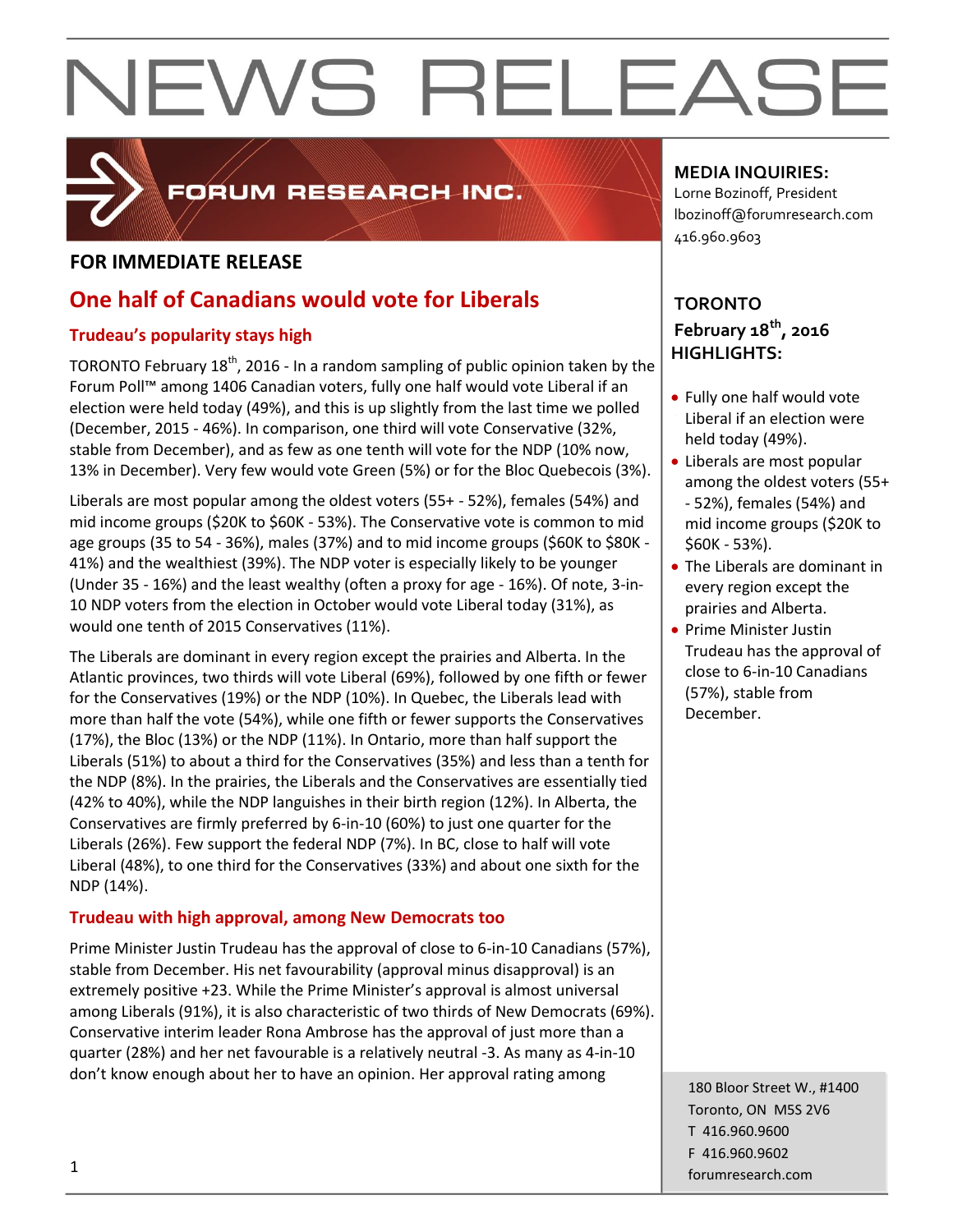

# FORUM RESEARCH INC.

Conservative voters is one half (52%). Tom Mulcair has the approval of just more than one third (36%). including three quarters of NDP voters (74%). Ambrose's approvals have not changed since December, 2015, but Mulcair's have declined slightly (from 41%).

### **One half see Trudeau as best choice for PM**

Close to one half see Justin Trudeau as the best person for his job (47%), compared to just one tenth for Ambrose (12%), Mulcair (8%) or Elizabeth May (7%). As many as one quarter of New Democrats see Trudeau as the best PM (25%), and close to 4 in-10 of those who voted NDP in 2015 do so as well (38%).

### **Two thirds satisfied with election outcome**

Two thirds of Canadians are satisfied with the outcome of the October, 2015 election (64%), and more than a third are "very satisfied" (35%). Satisfaction is highest among Liberals of course (96% overall, 69% "very"), but three quarters of NDP voters are satisfied (72%), and one fifth are "very satisfied" (20%). Even among Conservative voters, one sixth are satisfied (15%).

### **Liberal super-supermajority if election held today**

If the results shown above are projected up to seats in the House of Commons, the Liberals would capture more than 7-in 10 seats (240) to just 91 for the Conservatives, no more than 6 for the New Democrats and one seat for the Greens.

"The Liberal honeymoon shows no signs of abating, and we have to stop calling it that, as it has gone on far too long to be a brief post electoral crush. It has now been 100 days since the Trudeau government took power, and the Prime Minister has the kind of electoral support and approval that would make a despot blush," said Forum Research President, Dr. Lorne Bozinoff.

Lorne Bozinoff, Ph.D. is the president and founder of Forum Research. He can be reached at [lbozinoff@forumresearch.com](mailto:lbozinoff@forumresearch.com) or at (416) 960-9603.

### **MEDIA INQUIRIES:**

Lorne Bozinoff, President lbozinoff@forumresearch.com 416.960.9603

# **TORONTO February 18th, 2016**

## **HIGHLIGHTS:**

- Close to one half see Justin Trudeau as the best person for his job (47%).
- Two thirds of Canadians are satisfied with the outcome of the October, 2015 election (64%).
- If the results shown above are projected up to seats in the House of Commons, the Liberals would capture more than 7-in 10 seats (240) to just 91 for the Conservatives.
- "The Liberal honeymoon shows no signs of abating, and we have to stop calling it that, as it has gone on far too long to be a brief post electoral crush. It has now been 100 days since the Trudeau government took power, and the Prime Minister has the kind of electoral support and approval that would make a despot blush," said Forum Research President, Dr. Lorne Bozinoff.

180 Bloor Street W., #1400 Toronto, ON M5S 2V6 T 416.960.9600 F 416.960.9602 example to the contract of the contract of the contract of the contract of the contract of the contract of the contract of the contract of the contract of the contract of the contract of the contract of the contract of the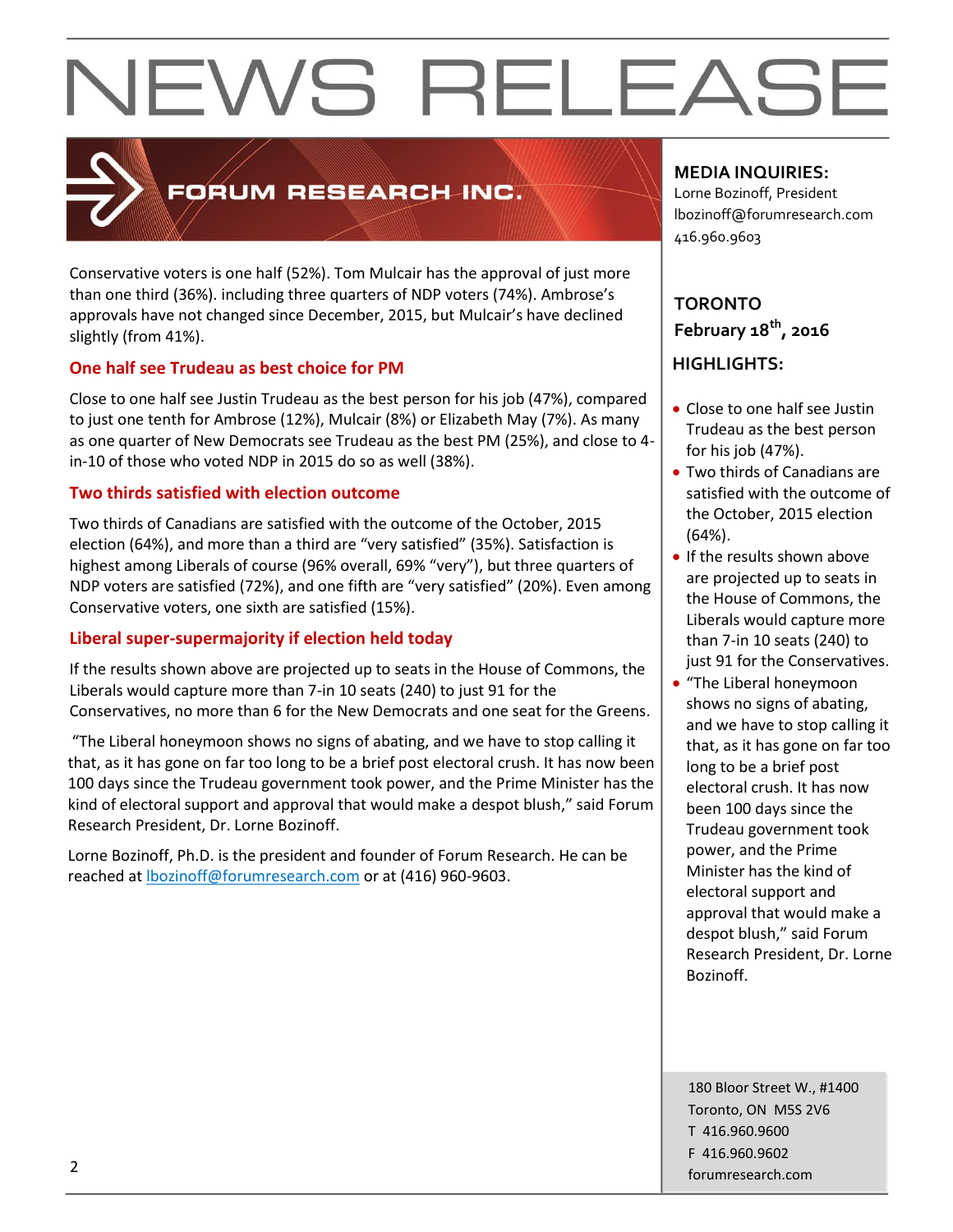### **Methodology**

The Forum Poll™ was conducted by Forum Research with the results based on an interactive voice response telephone survey of 1406 randomly selected Canadians 18 years of age or older. The poll was conducted between February 16th and 17th, 2016**.**

PORUM RESEARCH INC.

Results based on the total sample are considered accurate +/- 3%, 19 times out of 20. Subsample results will be less accurate. Margins of error for subsample (such as age, gender) results are available at [www.forumresearch.com/samplestim.asp](http://www.forumresearch.com/samplestim.asp)

Where appropriate, the data has been statistically weighted by age, region, and other variables to ensure that the sample reflects the actual population according to the latest Census data.

This research is not necessarily predictive of future outcomes, but rather, captures opinion at one point in time. Electoral success is dependant on the parties' skill at getting out the vote. Forum Research conducted this poll as a public service and to demonstrate our survey research capabilities. Forum houses its poll results in the Data Library of the Department of Political Science at the University of Toronto.

With offices across Canada and around the world, 100% Canadian-owned Forum Research is one of the country's leading survey research firms. This Forum Poll™and other polls may be found at Forum's poll archive at [www.forumresearch.com/polls.asp](http://www.forumresearch.com/polls.asp)

#### **MEDIA INQUIRIES:**

Lorne Bozinoff, President lbozinoff@forumresearch.com 416.960.9603

**TORONTO February 18th, 2016**

#### *Election Outcome - Trending*

| ℅                         |      | February $18^{th}$ , 2016 November $8^{th}$ , 2015 |
|---------------------------|------|----------------------------------------------------|
| Sample                    | 1406 | 1256                                               |
| <b>Very satisfied</b>     | 35   | 43                                                 |
| <b>Somewhat satisfied</b> | 29   | 29                                                 |

180 Bloor Street W., #1400 Toronto, ON M5S 2V6 T 416.960.9600 F 416.960.9602 forumresearch.com and the set of the set of the set of the set of the set of the set of the set of the set of the set of the set of the set of the set of the set of the set of the set of the set of the set of the set of th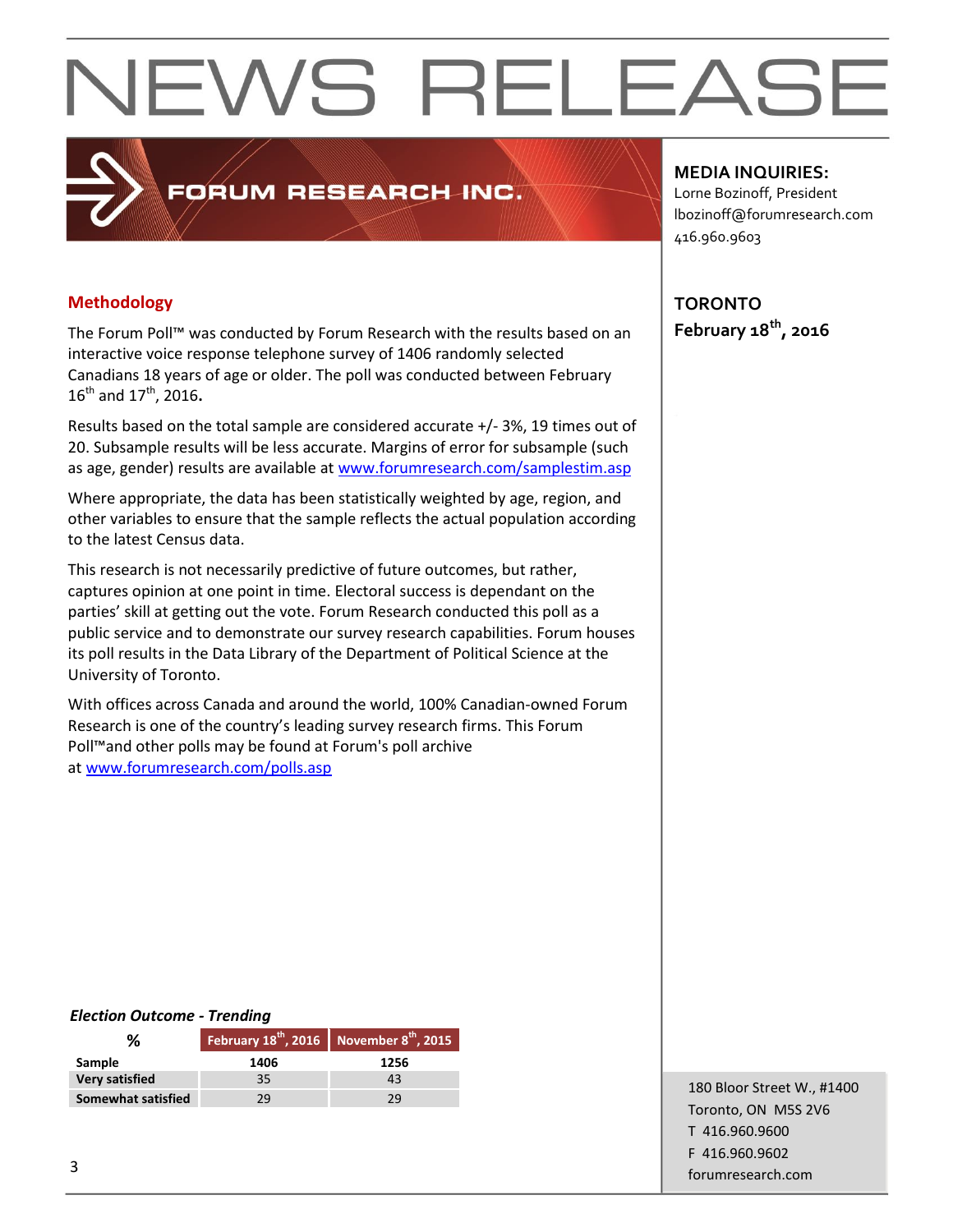#### EI FAS  $\overline{\phantom{0}}$  $\overline{\phantom{a}}$ **Not very satisfied** 16 14 **Not at all satisfied** 20 14

#### *Federal Party Preference Trending*

### *[Decided/Leaning]*

| -------<br>%                                   | Sample | <b>Cons</b> | Lib | <b>NDP</b> | <b>Green</b>   | <b>Bloc</b>             | <b>Other</b>   |
|------------------------------------------------|--------|-------------|-----|------------|----------------|-------------------------|----------------|
| Feb. 16 <sup>th</sup> -17 <sup>th</sup> , 2016 | 1406   | 32          | 49  | 10         | 5              | $\overline{3}$          | $\mathbf{1}$   |
| Dec. 6 <sup>th</sup> -8 <sup>th</sup> , 2015   | 1369   | 32          | 46  | 13         | $\overline{4}$ | $\overline{4}$          | $\mathbf{1}$   |
| November 17 <sup>th</sup> , 2015               | 909    | 37          | 45  | 10         | 3              | $\overline{4}$          | $\mathbf{1}$   |
| Nov. 4 <sup>th</sup> -7 <sup>th</sup> , 2015   | 1256   | 25          | 55  | 12         | 3              | $\overline{4}$          | $\mathbf{1}$   |
| Election: Oct. 19 <sup>th</sup> ,<br>2015      |        | 32          | 40  | 20         | 3              | 5                       | 0              |
| October 18 <sup>th</sup> , 2015                | 1373   | 30          | 40  | 20         | 3              | 6                       | $\mathbf{1}$   |
| Oct. 13 <sup>th</sup> -14 <sup>th</sup> , 2015 | 1438   | 31          | 37  | 24         | $\overline{2}$ | 6                       | $\mathbf{1}$   |
| Oct. 9 <sup>th</sup> , 2015                    | 1427   | 31          | 37  | 23         | 3              | 5                       | $\mathbf{1}$   |
| Oct 5 <sup>th</sup> -6 <sup>th</sup> , 2015    | 1447   | 31          | 35  | 26         | $\overline{3}$ | $\overline{4}$          | $\mathbf{1}$   |
| Sept. 28-29 <sup>th</sup> , 2015               | 1449   | 34          | 27  | 28         | 5              | 5                       | $\mathbf{1}$   |
| Sept. 21-23 <sup>rd</sup> , 2015               | 1557   | 31          | 31  | 28         | $\overline{4}$ | $\overline{4}$          | $\mathbf{1}$   |
| Sept. 18 <sup>th</sup> , 2015                  | 922    | 33          | 29  | 29         | $\overline{4}$ | $\overline{4}$          | $\mathbf{1}$   |
| Sept. 14-15 <sup>th</sup> , 2015               | 1402   | 32          | 28  | 30         | 6              | $\overline{4}$          | $\mathbf{1}$   |
| Sept. 9-10 <sup>th</sup> , 2015                | 1308   | 28          | 29  | 36         | 3              | 3                       | $\mathbf{1}$   |
| August 30-Sept. 1st,<br>2015                   | 1384   | 24          | 32  | 36         | $\overline{4}$ | $\overline{4}$          | $\mathbf{1}$   |
| August 23-24 <sup>th</sup> , 2015              | 1440   | 23          | 30  | 40         | 3              | 3                       | $\mathbf{1}$   |
| August 17-19 <sup>th</sup> , 2015              | 1473   | 29          | 28  | 34         | $\overline{4}$ | $\overline{4}$          | $\overline{1}$ |
| August 10-11 <sup>th</sup> , 2015              | 1392   | 28          | 27  | 34         | $\overline{4}$ | 6                       | $\mathbf{1}$   |
| August 2 <sup>nd</sup> , 2015                  | 1399   | 28          | 25  | 39         | 3              | 5                       | $\mathbf{1}$   |
| July 29 <sup>th</sup> , 2015                   | 1397   | 33          | 25  | 33         | $\overline{4}$ | $\overline{4}$          | $\mathbf{1}$   |
| July 21st, 2015                                | 1208   | 28          | 29  | 34         | $\overline{4}$ | 5                       | $\mathbf{1}$   |
| July 14 <sup>th</sup> , 2015                   | 1251   | 27          | 27  | 34         | 5              | $\overline{7}$          | $\mathbf{1}$   |
| July 8 <sup>th</sup> , 2015                    | 1200   | 32          | 26  | 32         | 3              | 5                       | $\mathbf{1}$   |
| June 29 <sup>th</sup> , 2015                   | 1221   | 27          | 29  | 32         | $\overline{4}$ | 6                       | $\mathbf{1}$   |
| June 23rd, 2015                                | 1268   | 28          | 28  | 36         | $\overline{2}$ | 5                       | $\overline{1}$ |
| June 16 <sup>th</sup> , 2015                   | 1281   | 26          | 28  | 34         | 5              | $\overline{7}$          | $\mathbf{1}$   |
| June 5 <sup>th</sup> , 2015                    | 1156   | 31          | 32  | 28         | 5              | $\overline{\mathbf{3}}$ | $\mathbf{1}$   |
| May 14 <sup>th</sup> , 2015                    | 1286   | 31          | 31  | 30         | $\overline{4}$ | 3                       | $\mathbf{1}$   |
| April 23 <sup>rd</sup> , 2015                  | 977    | 35          | 31  | 23         | 6              | 5                       | $\mathbf{1}$   |
| April 16 <sup>th</sup> , 2015                  | 1365   | 33          | 35  | 22         | 6              | $\overline{\mathbf{3}}$ | $\mathbf{1}$   |
| March 31st, 2015                               | 1239   | 31          | 34  | 23         | 5              | 5                       | $\mathbf{1}$   |
| March 14 <sup>th</sup> , 2015                  | 1370   | 32          | 36  | 21         | 6              | $\overline{4}$          | $\mathbf{1}$   |
| February 11 <sup>th</sup> , 2015               | 1018   | 32          | 39  | 17         | 5              | $\overline{4}$          | $\mathbf{1}$   |
| January 27-28 <sup>th</sup> , 2015             | 1309   | 35          | 34  | 20         | 6              | 5                       | $\mathbf{1}$   |
| January 5-6 <sup>th</sup> , 2015               | 1650   | 33          | 37  | 20         | 5              | $\overline{4}$          | $\mathbf{1}$   |
| Dec. 10-11 <sup>th</sup> , 2014                | 1560   | 33          | 41  | 17         | 5              | $\overline{3}$          | $\overline{1}$ |

FORUM RESEARCH INC.

#### **MEDIA INQUIRIES:**

Lorne Bozinoff, President lbozinoff@forumresearch.com 416.960.9603

# **TORONTO February 18th, 2016**

180 Bloor Street W., #1400 Toronto, ON M5S 2V6 T 416.960.9600 F 416.960.9602 example and the contract of the contract of the contract of the contract of the contract of the contract of the contract of the contract of the contract of the contract of the contract of the contract of the contract of th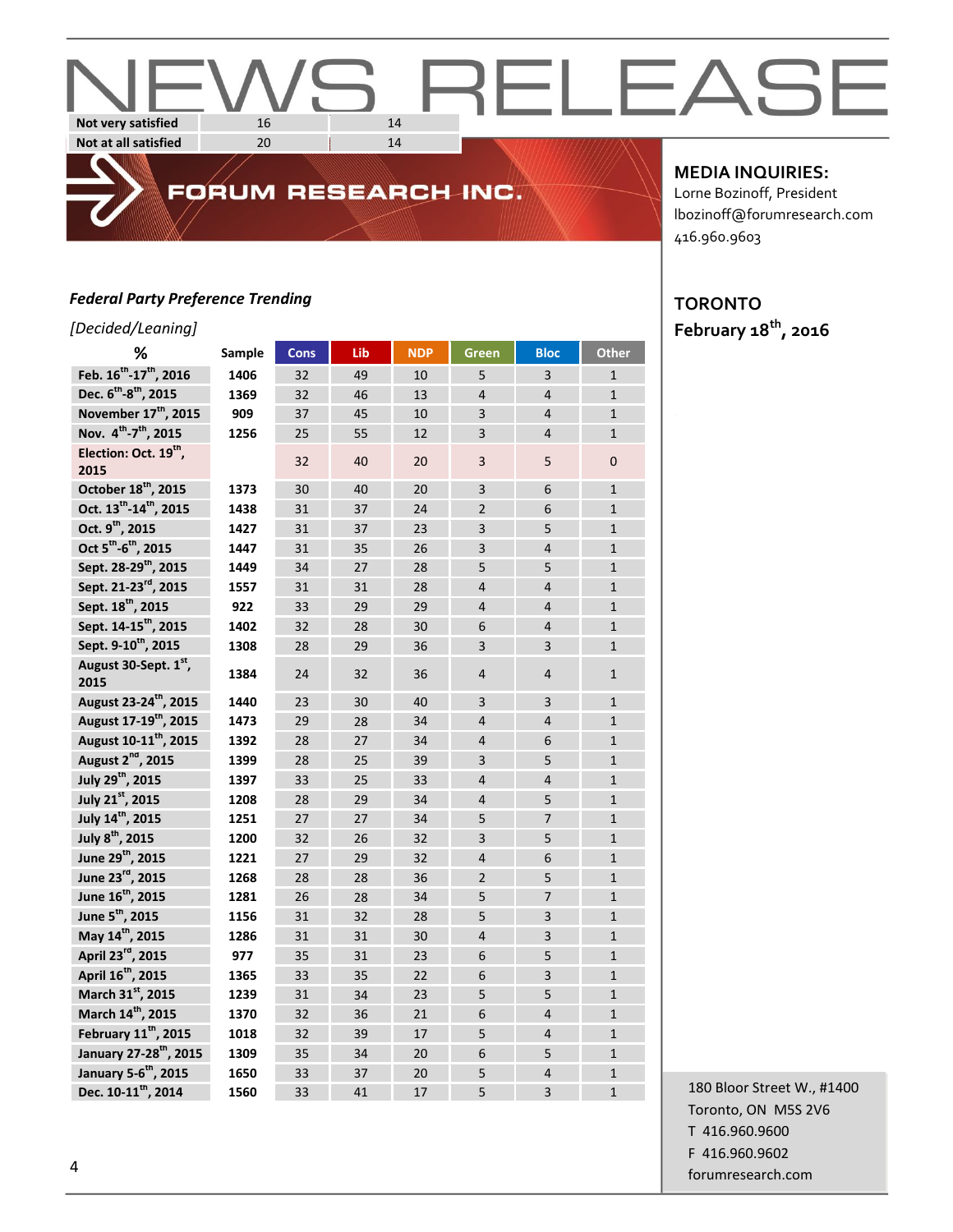# **Nov. 19-20<sup>th</sup>, 2014 1442** 33 36 18 8 4 1<br>**Oct. 5-8<sup>th</sup>, 2014 1504** 34 38 19 4 4 1 **Oct. 5-8 th, 2014 1504** 34 38 19 4 4 1

# FORUM RESEARCH INC.

**MEDIA INQUIRIES:**

Lorne Bozinoff, President lbozinoff@forumresearch.com 416.960.9603

#### *Seat Distribution Projection Trending*

| ℅                                                  | <b>Cons</b>                              | Lib | <b>NDP</b> | <b>Green</b>   | <b>Bloc</b>    | <b>Other</b>   |
|----------------------------------------------------|------------------------------------------|-----|------------|----------------|----------------|----------------|
| February 16 <sup>th</sup> -17 <sup>th</sup> , 2016 | 91                                       | 240 | 6          | $\mathbf{1}$   | $\Omega$       | $\Omega$       |
| December 6 <sup>th</sup> -8 <sup>th</sup> , 2015   | 99                                       | 224 | 14         | $\mathbf{1}$   | $\overline{0}$ | $\mathbf{0}$   |
| November 17 <sup>th</sup> , 2015                   | 108                                      | 222 | 6          | $\Omega$       | $\overline{2}$ | $\Omega$       |
| November 4th-7 <sup>th</sup> , 2015                | 57                                       | 276 | 5          | $\overline{0}$ | $\overline{0}$ | $\overline{0}$ |
| Election: October 19 <sup>th</sup> , 2015          | 99                                       | 184 | 44         | $\mathbf{1}$   | 10             | $\overline{0}$ |
| October 18 <sup>th</sup> , 2015                    | 109                                      | 171 | 46         | $\mathbf{1}$   | 11             | $\Omega$       |
| Oct. 13 <sup>th</sup> -14 <sup>th</sup> , 2015     | 114                                      | 127 | 77         | $\mathbf{1}$   | 19             | $\overline{0}$ |
| October 9th, 2015                                  | 116                                      | 145 | 69         | $\mathbf{1}$   | $\overline{7}$ | $\mathbf 0$    |
| October 5th-6th, 2015                              | 122                                      | 120 | 94         | $\mathbf{1}$   | $\mathbf{1}$   | $\overline{0}$ |
| September 28-29 <sup>th</sup> , 2015               | 151                                      | 76  | 104        | $\mathbf{1}$   | 6              | $\overline{0}$ |
| September 21-23 <sup>rd</sup> , 2015               | 125                                      | 107 | 104        | $\mathbf{1}$   | $\mathbf{1}$   | $\overline{0}$ |
| September 18 <sup>th</sup> , 2015                  | 145                                      | 97  | 95         | $\mathbf{1}$   | $\overline{0}$ | $\overline{0}$ |
| September 14-15 <sup>th</sup> , 2015               | 138                                      | 86  | 113        | $\mathbf{1}$   | $\overline{0}$ | $\overline{0}$ |
| September 9-10 <sup>th</sup> , 2015                | 113                                      | 85  | 139        | $\mathbf{1}$   | $\Omega$       | $\mathbf{0}$   |
| August 30-September 1st, 2015                      | 73                                       | 123 | 141        | $\mathbf{1}$   | $\overline{0}$ | $\overline{0}$ |
| August 23-24 <sup>th</sup> , 2015                  | 87                                       | 76  | 174        | $\mathbf{1}$   | $\overline{0}$ | $\overline{0}$ |
| August 17-19 <sup>th</sup> , 2015                  | 123                                      | 79  | 133        | $\mathbf{1}$   | $\overline{2}$ | $\Omega$       |
| August 10-11 <sup>th</sup> , 2015                  | 120                                      | 89  | 125        | $\mathbf{1}$   | 3              | $\mathbf 0$    |
| August 2 <sup>nd</sup> , 2015                      | 118                                      | 58  | 160        | $\mathbf{1}$   | $\mathbf{1}$   | $\overline{0}$ |
| July 29 <sup>th</sup> , 2015                       | 156                                      | 58  | 122        | $\mathbf{1}$   | $\mathbf{1}$   | $\overline{0}$ |
| July 21st, 2015                                    | 121                                      | 78  | 134        | $\mathbf{1}$   | $\overline{4}$ | $\Omega$       |
| July 14 <sup>th</sup> , 2015                       | 107                                      | 79  | 132        | $\mathbf{1}$   | 19             | $\overline{0}$ |
| July 8 <sup>th</sup> , 2015                        | 155                                      | 59  | 120        | $\mathbf{1}$   | $\overline{2}$ | $\mathbf{1}$   |
| June 29 <sup>th</sup> , 2015                       | 104                                      | 106 | 119        | $\mathbf{1}$   | 8              | $\overline{0}$ |
| June 23rd, 2015                                    | 116                                      | 65  | 149        | $\mathbf{1}$   | 3              | $\overline{0}$ |
| June 16 <sup>th</sup> , 2015                       | 112                                      | 86  | 120        | $\mathbf{1}$   | 18             | $\mathbf{1}$   |
| June 5 <sup>th</sup> , 2015                        | 151                                      | 101 | 83         | $\mathbf{1}$   | $\mathbf{1}$   | $\mathbf{1}$   |
| May 14 <sup>th</sup> , 2015                        | 131                                      | 95  | 111        | $\mathbf{1}$   | $\Omega$       | $\Omega$       |
| April 23 <sup>rd</sup> , 2015                      | 146                                      | 101 | 77         | $\mathbf{1}$   | 12             | $\mathbf{1}$   |
| April 16 <sup>th</sup> , 2015                      | 142                                      | 137 | 58         | $\mathbf{1}$   | $\Omega$       | $\Omega$       |
| March 31st, 2015                                   | 129                                      | 125 | 65         | $\mathbf{1}$   | 17             | $\mathbf{1}$   |
| March 14 <sup>th</sup> , 2015                      | 130                                      | 138 | 65         | $\mathbf{1}$   | $\overline{4}$ | $\Omega$       |
| February 10 <sup>th</sup> , 2015                   | 112                                      | 194 | 30         | $\mathbf{1}$   | $\mathbf{1}$   | $\Omega$       |
| January 27-28 <sup>th</sup> , 2015                 | 145                                      | 125 | 61         | $\mathbf{1}$   | 5              | $\mathbf{1}$   |
| January 5-6 <sup>th</sup> , 2015                   | 137                                      | 126 | 70         | $\mathbf{1}$   | $\overline{0}$ | $\mathbf{1}$   |
|                                                    | Switch from 308 to 338 seat distribution |     |            |                |                |                |
| Dec. 10-11 <sup>th</sup> , 2014                    | 109                                      | 164 | 34         | $\mathbf{1}$   | $\Omega$       | $\Omega$       |
| Nov. 19-20 <sup>th</sup> , 2014                    | 125                                      | 124 | 52         | $\mathbf{1}$   | 6              | $\mathbf{0}$   |
| Oct. 5-8 <sup>th</sup> , 2014                      | 132                                      | 130 | 44         | $\mathbf{1}$   | $\mathbf{1}$   | $\Omega$       |
|                                                    |                                          |     |            |                |                |                |

# **TORONTO**

**February 18th, 2016**

180 Bloor Street W., #1400 Toronto, ON M5S 2V6 T 416.960.9600 F 416.960.9602 forumresearch.com and the contract of the contract of the contract of the contract of the contract of the contract of the contract of the contract of the contract of the contract of the contract of the contract of the cont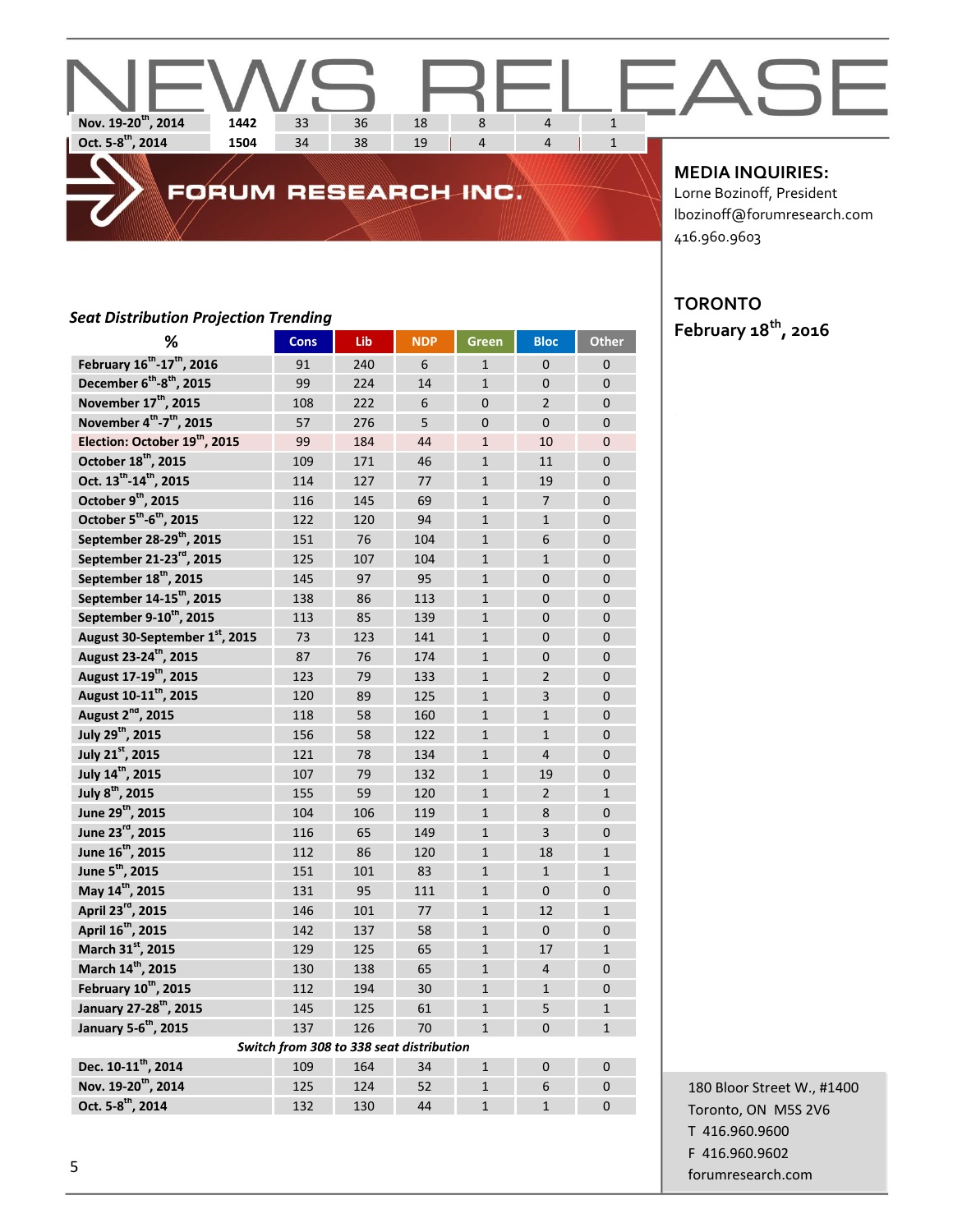

#### *Federal Vote Preference*

*'If a federal election were held today, which party are you most likely to vote for?'+ Even though you may not have made up your mind, which party are you leaning towards at this time?'*

#### *[Decided/Leaning]*

#### *Age / Gender*

| %                     | <b>Total</b> | 18-34 | $35 - 44$      | 45-54          | 55-64 | $65+$          | <b>Male</b> | <b>Female</b> |
|-----------------------|--------------|-------|----------------|----------------|-------|----------------|-------------|---------------|
| Sample                | 1359         | 236   | 190            | 257            | 321   | 355            | 738         | 621           |
| <b>Conservative</b>   | 32           | 24    | 36             | 36             | 30    | 32             | 37          | 26            |
| Liberal               | 49           | 46    | 47             | 50             | 52    | 52             | 45          | 54            |
| <b>New Democratic</b> | 10           | 16    | 7              | 7              | 9     | 10             | 9           | 11            |
| Green                 | 5            | 8     | $\overline{4}$ | $\overline{4}$ | 5     | 3              | 5           | 4             |
| <b>Bloc Quebecois</b> | 3            | 6     | 5              | 1              | 3     | $\overline{2}$ | 3           | 4             |
| Other                 | 1            | 1     | 1              | 1              | 1     | 1              | 1           | 1             |

#### *Region*

| ℅                     | <b>Total</b> | Atl      | Que | ON       | Man/Sask | AB       | <b>BC</b> | <b>English</b> | <b>French</b> |
|-----------------------|--------------|----------|-----|----------|----------|----------|-----------|----------------|---------------|
| Sample                | 1359         | 82       | 339 | 478      | 96       | 191      | 173       | 1038           | 321           |
| <b>Conservative</b>   | 32           | 19       | 17  | 35       | 40       | 60       | 33        | 36             | 18            |
| Liberal               | 49           | 69       | 54  | 51       | 42       | 26       | 48        | 48             | 52            |
| <b>New Democratic</b> | 10           | 10       | 11  | 8        | 12       | 7        | 14        | 10             | 11            |
| Green                 | 5            | 3        | 3   | 5        | 6        | 6        | 6         | 5              | 3             |
| <b>Bloc Quebecois</b> | 3            | $\Omega$ | 13  | $\Omega$ | 0        | $\Omega$ | 0         | 0              | 14            |
| Other                 | 1            | $\Omega$ | 1   | 1        | 1        | 1        | $\Omega$  | 1              | 1             |

#### *Past Federal Vote*

| %                               | <b>Total</b> | <b>Conservative</b> | Liberal        | <b>New</b><br><b>Democratic</b> | Green          | <b>Bloc</b><br><b>Quebecois</b> | <b>Other</b><br><b>Parties</b> |
|---------------------------------|--------------|---------------------|----------------|---------------------------------|----------------|---------------------------------|--------------------------------|
| Sample                          | 1359         | 401                 | 497            | 214                             | 54             | 54                              | 48                             |
| Conservative                    | 32           | 85                  | 5              | 7                               | 13             | 15                              | 28                             |
| <b>Liberal</b>                  | 49           | 11                  | 91             | 31                              | 25             | 27                              | 34                             |
| <b>New</b><br><b>Democratic</b> | 10           | $\overline{2}$      | $\overline{2}$ | 52                              | 5              | 3                               | 13                             |
| Green                           | 5            | $\mathbf{1}$        | $\overline{2}$ | 8                               | 55             | $\overline{2}$                  | $\overline{7}$                 |
| <b>Bloc</b><br>Quebecois        | 3            | $\mathbf{0}$        | $\mathbf{1}$   | $\overline{2}$                  | $\overline{0}$ | 51                              | 10                             |
| Other                           | $\mathbf{1}$ | $\mathbf{1}$        | $\Omega$       | $\mathbf{1}$                    | $\overline{2}$ | $\mathbf{1}$                    | 9                              |

180 Bloor Street W., #1400 Toronto, ON M5S 2V6 T 416.960.9600 F 416.960.9602 forumresearch.com 6

416.960.9603

## **TORONTO February 18th, 2016**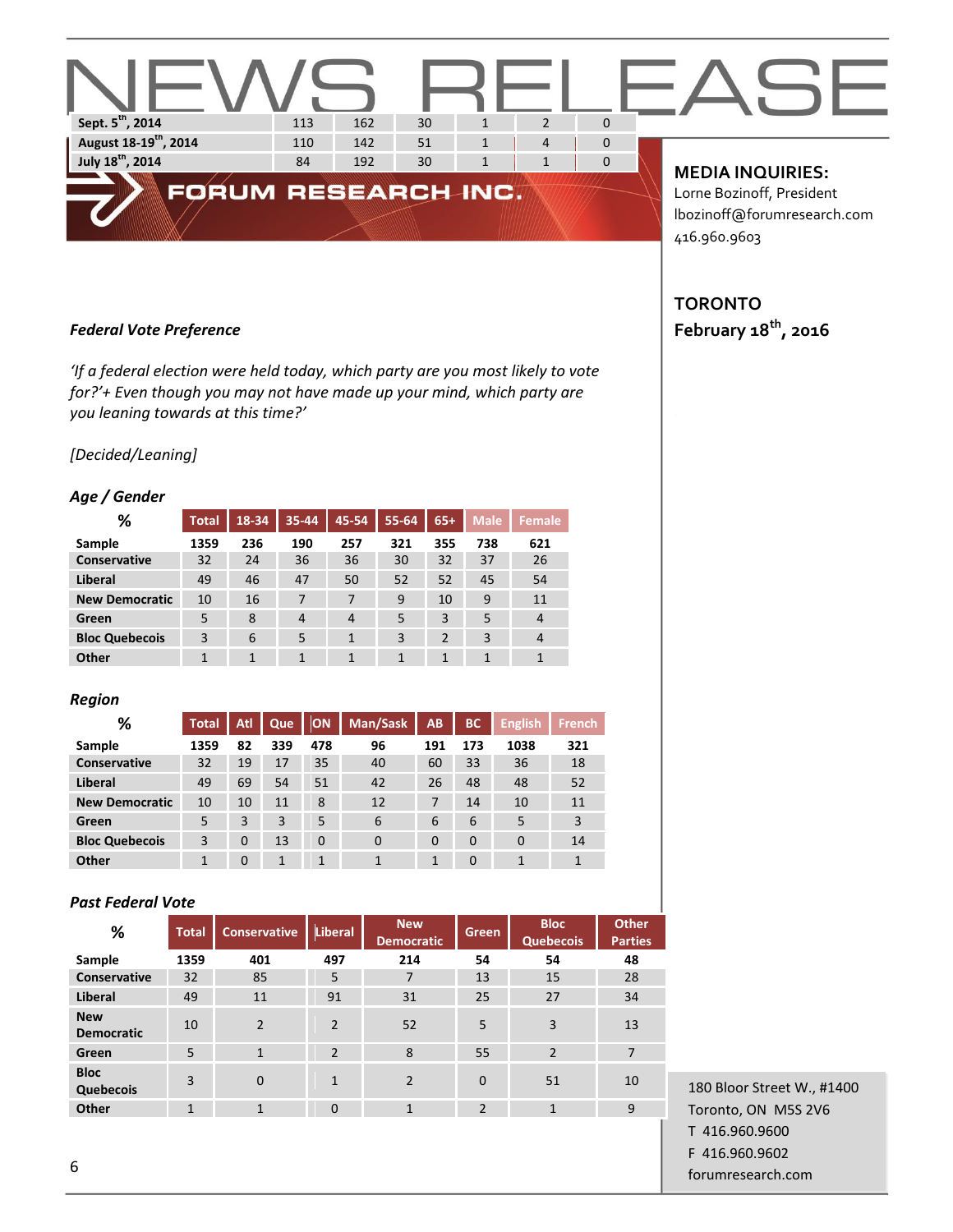

# FORUM RESEARCH INC.

**MEDIA INQUIRIES:**

Lorne Bozinoff, President lbozinoff@forumresearch.com 416.960.9603

**TORONTO February 18th, 2016**

180 Bloor Street W., #1400 Toronto, ON M5S 2V6 T 416.960.9600 F 416.960.9602 forumresearch.com 7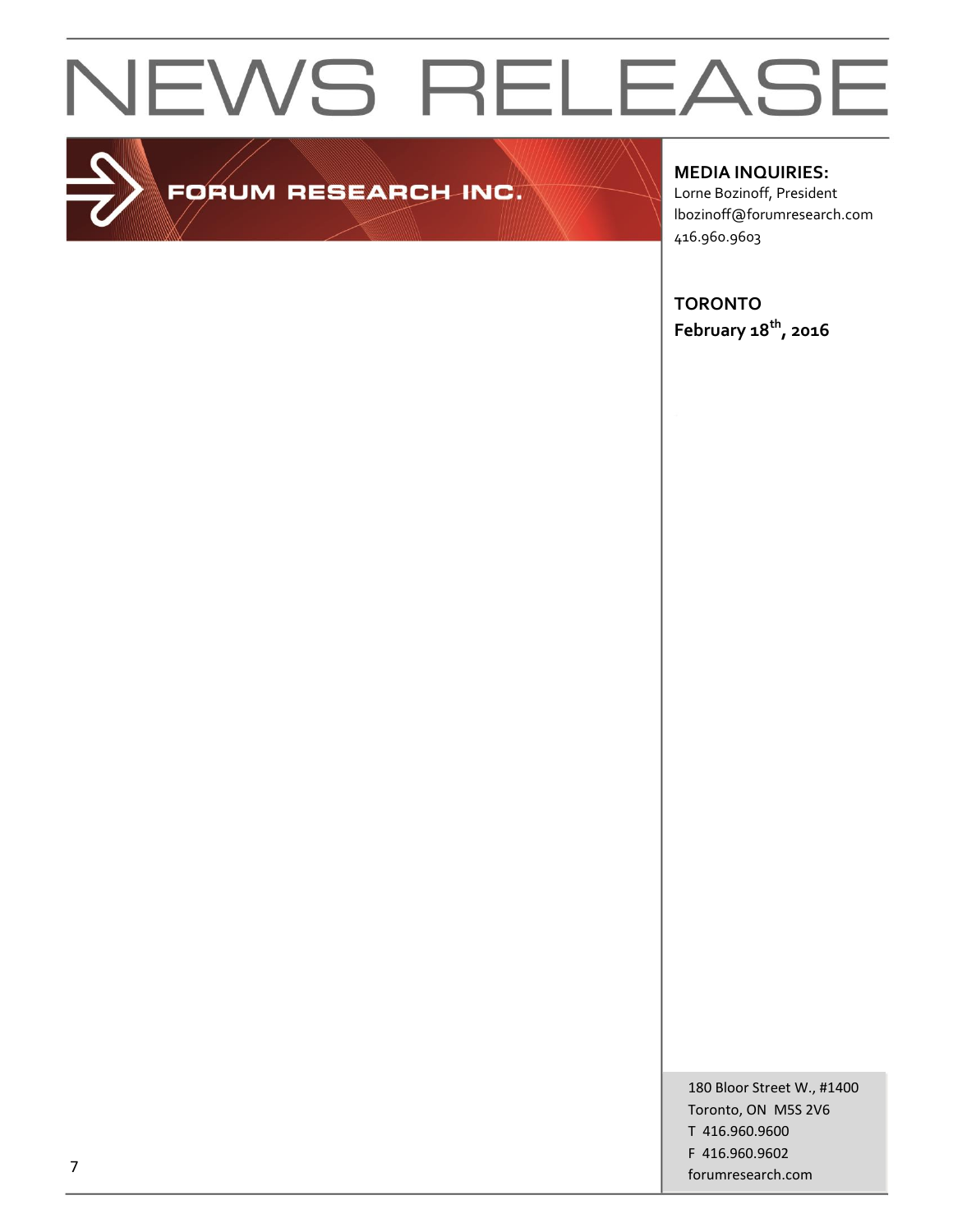

#### *Trudeau Approval*

*'Do you approve or disapprove of the job Justin Trudeau is doing as Prime Minister?'*

#### *[All Respondents]*

#### *Age / Gender*

| %                 | <b>Total</b> | $18 - 34$ | 35-44 | 45-54 | 55-64 | $65+$ | <b>Male</b> | <b>Female</b> |
|-------------------|--------------|-----------|-------|-------|-------|-------|-------------|---------------|
| Sample            | 1406         | 240       | 199   | 266   | 336   | 365   | 761         | 645           |
| <b>Approve</b>    | 57           | 66        | 51    | 51    | 58    | 55    | 53          | 61            |
| <b>Disapprove</b> | 34           | 28        | 40    | 38    | 32    | 34    | 38          | 30            |
| Don't know        | 9            | 6         | 8     | 12    | 10    | 11    | 9           | 9             |

#### *Region*

| %                 | Total <sup>'</sup> | Atl | Que | <b>ON</b> | Man/Sask | AB  | <b>BC</b> | <b>English</b> | ا French! |
|-------------------|--------------------|-----|-----|-----------|----------|-----|-----------|----------------|-----------|
| Sample            | 1406               | 90  | 351 | 495       | 99       | 193 | 178       | 1076           | 330       |
| Approve           | 57                 | 76  | 58  | 55        | 54       | 33  | 69        | 56             | 60        |
| <b>Disapprove</b> | 34                 | 12  | 34  | 36        | 38       | 58  | 22        | 34             | 33        |
| Don't know        | 9                  | 12  | 8   | 9         | 9        | 9   | 9         | 10             |           |

#### *Federal Vote Preference*

| %                 | <b>Total</b> | <b>Cons</b> | Lib | <b>NDP</b> | Green | <b>Bloc</b> | <b>Other Parties</b> |
|-------------------|--------------|-------------|-----|------------|-------|-------------|----------------------|
| Sample            | 1406         | 435         | 599 | 156        | 90    | 46          | 33                   |
| Approve           | 57           | 9           | 91  | 69         | 50    | 40          | 25                   |
| <b>Disapprove</b> | 34           | 81          | 4   | 20         | 36    | 52          | 58                   |
| Don't know        | 9            | 9           | 4   | 11         | 14    |             | 17                   |

### **MEDIA INQUIRIES:**

Lorne Bozinoff, President lbozinoff@forumresearch.com 416.960.9603

# **TORONTO February 18th, 2016**

180 Bloor Street W., #1400 Toronto, ON M5S 2V6 T 416.960.9600 F 416.960.9602 end to the state of the state of the state of the state of the state of the state of the state of the state of the state of the state of the state of the state of the state of the state of the state of the state of the sta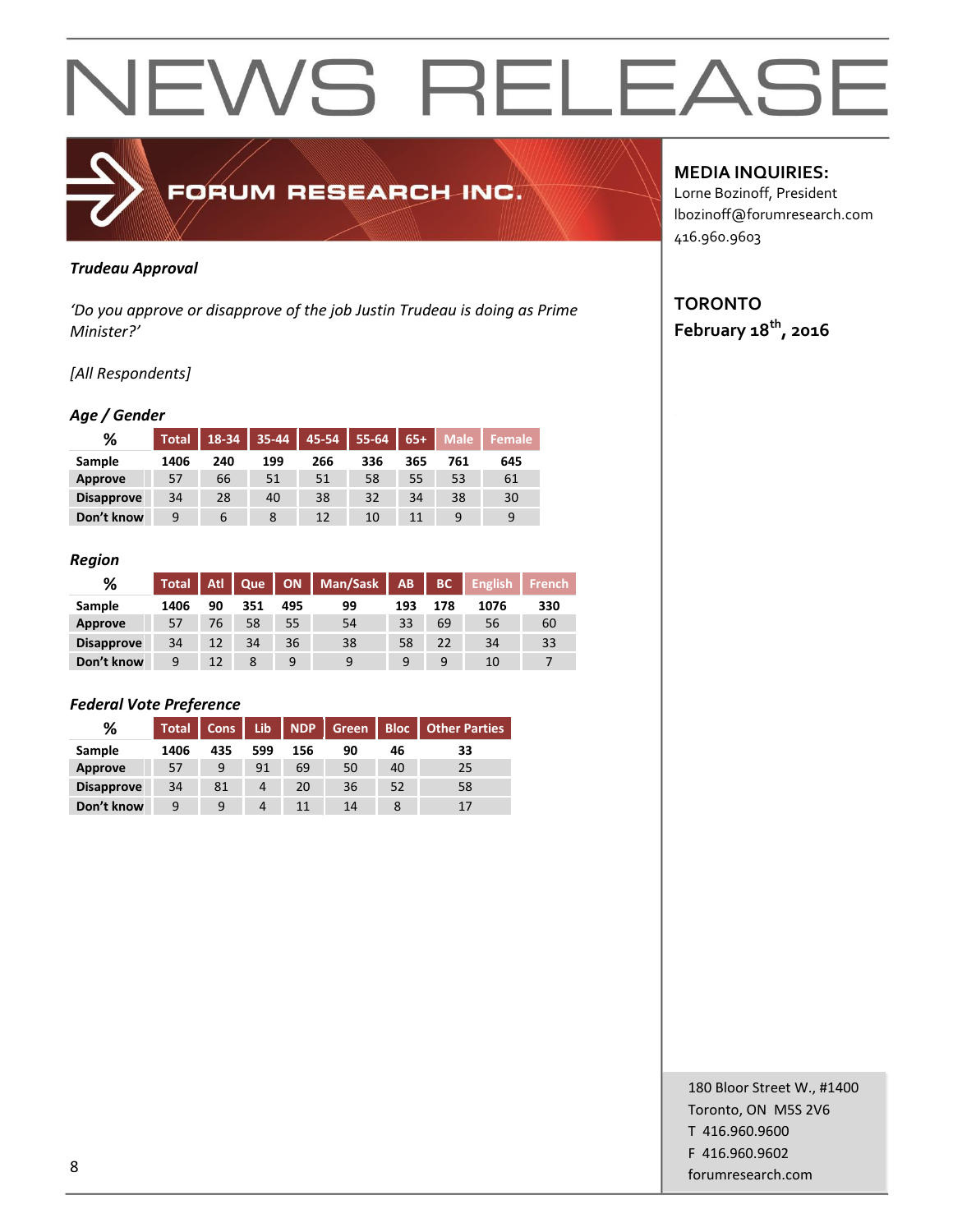

#### *Ambrose Approval*

*'Do you approve or disapprove of the job Rona Ambrose is doing as interim leader of the opposition?'*

#### *[All Respondents]*

#### *Age / Gender*

| %                 | <b>Total</b> | 18-34 | 35-44 | 45-54 | 55-64 | $65+$ | <b>Male</b> | <b>Female</b> |
|-------------------|--------------|-------|-------|-------|-------|-------|-------------|---------------|
| Sample            | 1406         | 240   | 199   | 266   | 336   | 365   | 761         | 645           |
| Approve           | 28           | 19    | 26    | 32    | 31    | 39    | 32          | 25            |
| <b>Disapprove</b> | 32           | 36    | 32    | 31    | 30    | 26    | 35          | 29            |
| Don't know        | 40           | 45    | 42    | 36    | 38    | 36    | 34          | 46            |

#### *Region*

| %                 | <b>Total</b> | Atl | Que | ON  | Man/Sask | <b>AB</b> | BC  | <b>English</b> | <b>French</b> |
|-------------------|--------------|-----|-----|-----|----------|-----------|-----|----------------|---------------|
| Sample            | 1406         | 90  | 351 | 495 | 99       | 193       | 178 | 1076           | 330           |
| <b>Approve</b>    | 28           | 28  | 22  | 28  | 33       | 46        | 24  | 31             | 20            |
| <b>Disapprove</b> | 32           | 28  | 34  | 33  | 30       | 29        | 28  | 30             | 37            |
| Don't know        | 40           | 44  | 43  | 40  | 37       | 25        | 48  | 39             | 43            |

#### *Federal Vote Preference*

| %                 | <b>Total</b> | Cons | Lib. | <b>NDP</b> | Green | <b>Bloc</b> | <b>Other Parties</b> |
|-------------------|--------------|------|------|------------|-------|-------------|----------------------|
| Sample            | 1406         | 435  | 599  | 156        | 90    | 46          | 33                   |
| <b>Approve</b>    | 28           | 52   | 20   | 18         | 12    | 16          | 35                   |
| <b>Disapprove</b> | 32           | 17   | 38   | 38         | 38    | 45          | 29                   |
| Don't know        | 40           | 30   | 42   | 44         | 50    | 39          | 35                   |

### **MEDIA INQUIRIES:**

Lorne Bozinoff, President lbozinoff@forumresearch.com 416.960.9603

# **TORONTO February 18th, 2016**

180 Bloor Street W., #1400 Toronto, ON M5S 2V6 T 416.960.9600 F 416.960.9602 forumresearch.com 9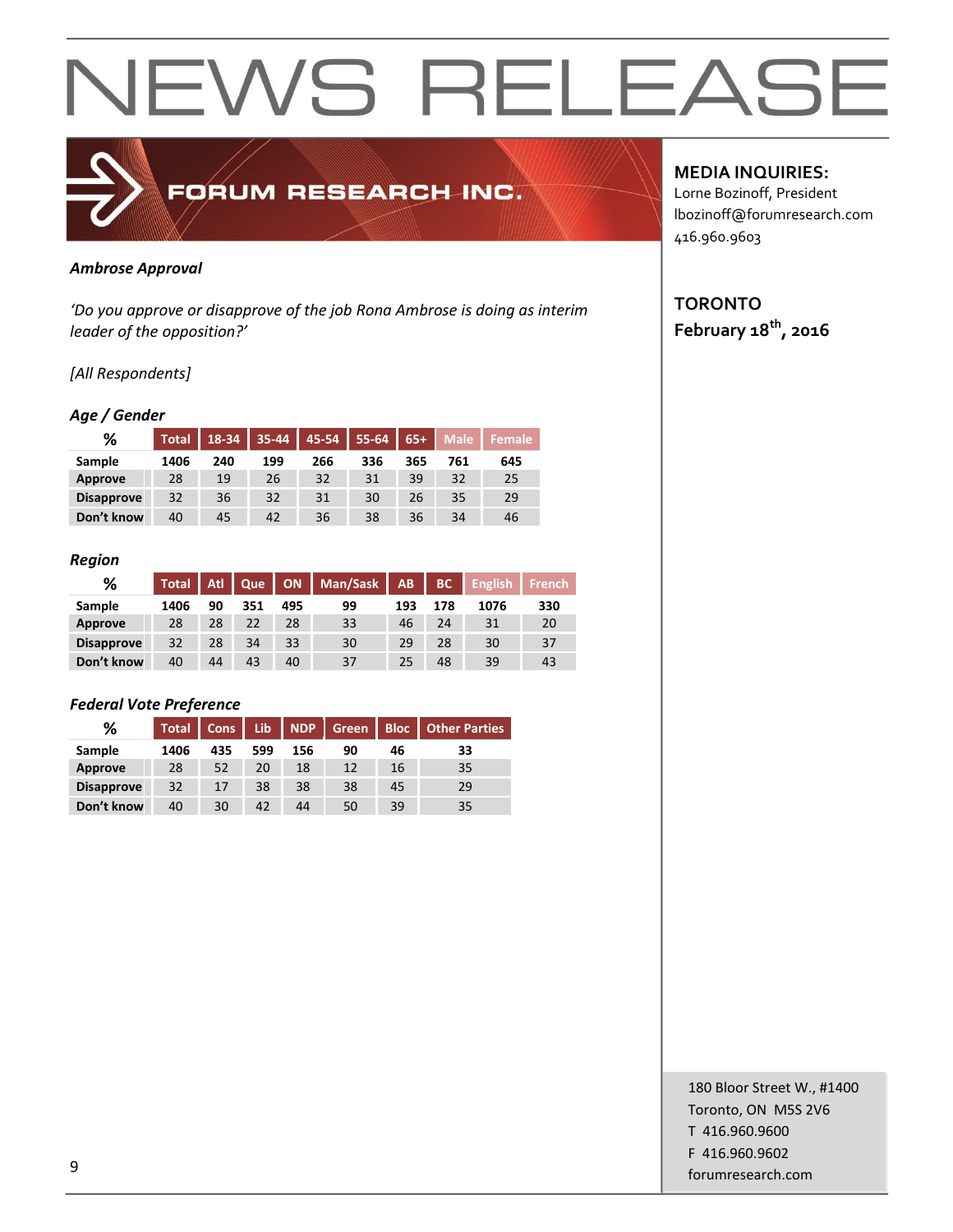

#### *Mulcair Approval*

*'Do you approve or disapprove of the job Tom Mulcair is doing as leader of the NDP?'*

#### *[All Respondents]*

#### *Age / Gender*

| %                 | <b>Total</b> | 18-34 | 35-44 | 45-54 | 55-64 | $65+$ | Male | <b>Female</b> |
|-------------------|--------------|-------|-------|-------|-------|-------|------|---------------|
| Sample            | 1406         | 240   | 199   | 266   | 336   | 365   | 761  | 645           |
| <b>Approve</b>    | 36           | 41    | 31    | 37    | 36    | 36    | 34   | 38            |
| <b>Disapprove</b> | 34           | 35    | 40    | 29    | 35    | 32    | 41   | 28            |
| Don't know        | 29           | 25    | 29    | 34    | 29    | 32    | 25   | 34            |

#### *Region*

| %                 | Total <sup>1</sup> | Atl | Que | <b>ON</b> | Man/Sask | AB. | BC  | <b>English</b> | <b>French</b> |
|-------------------|--------------------|-----|-----|-----------|----------|-----|-----|----------------|---------------|
| Sample            | 1406               | 90  | 351 | 495       | 99       | 193 | 178 | 1076           | 330           |
| Approve           | 36                 | 51  | 39  | 34        | 28       | 25  | 43  | 35             | 39            |
| <b>Disapprove</b> | 34                 | 27  | 35  | 33        | 39       | 49  | 28  | 34             | 35            |
| Don't know        | 29                 | 21  | 26  | 34        | 33       | 26  | 29  | 31             | 26            |

#### *Federal Vote Preference*

| %                 | <b>Total</b> | <b>Cons</b> | Lib | <b>NDP</b> | Green | <b>Bloc</b> | <b>Other Parties</b> |
|-------------------|--------------|-------------|-----|------------|-------|-------------|----------------------|
| Sample            | 1406         | 435         | 599 | 156        | 90    | 46          | 33                   |
| <b>Approve</b>    | 36           | 21          | 37  | 74         | 41    | 40          | 29                   |
| <b>Disapprove</b> | 34           | 50          | 32  | 13         | 23    | 31          | 43                   |
| Don't know        | 29           | 30          | 31  | 13         | 36    | 29          | 28                   |

### **MEDIA INQUIRIES:**

Lorne Bozinoff, President lbozinoff@forumresearch.com 416.960.9603

# **TORONTO February 18th, 2016**

180 Bloor Street W., #1400 Toronto, ON M5S 2V6 T 416.960.9600 F 416.960.9602 for the set of the set of the set of the set of the set of the set of the set of the set of the set of the set of the set of the set of the set of the set of the set of the set of the set of the set of the set of the set o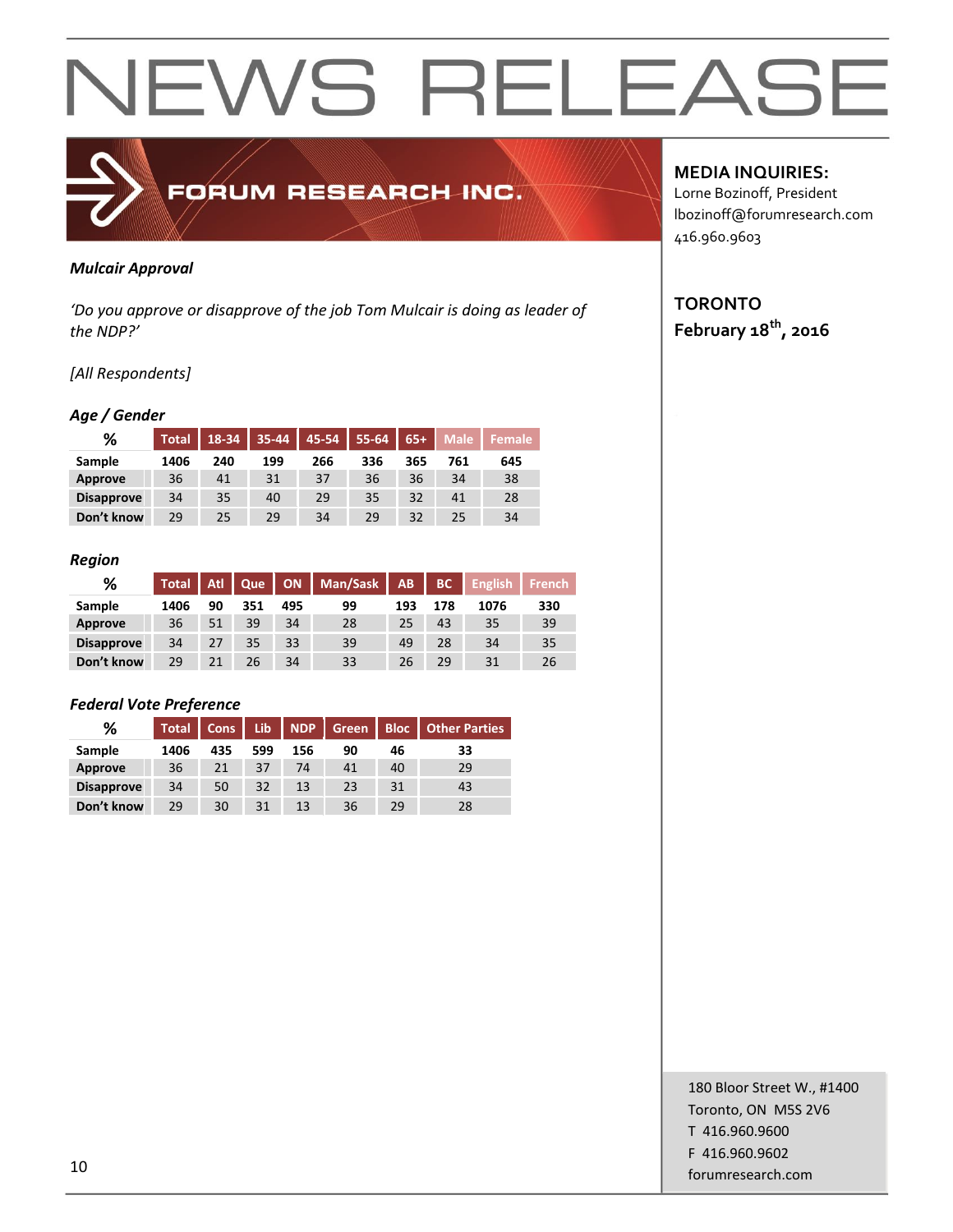# *Best Prime Minister*

*'Regardless of which party you plan to vote for, who do you think would make the best Prime Minister?'*

FORUM RESEARCH INC.

#### *[All Respondents]*

#### *Age / Gender*

| ℅                     | Total        | 18-34 | 35-44          | 45-54          | 55-64          | $65+$        | <b>Male</b> | <b>Female</b> |
|-----------------------|--------------|-------|----------------|----------------|----------------|--------------|-------------|---------------|
| Sample                | 1406         | 240   | 199            | 266            | 336            | 365          | 761         | 645           |
| <b>Justin Trudeau</b> | 47           | 52    | 43             | 41             | 51             | 47           | 42          | 51            |
| <b>Rona Ambrose</b>   | 12           | 6     | 14             | 16             | 12             | 16           | 15          | 10            |
| <b>Tom Mulcair</b>    | 8            | 9     | 7              | 10             | 7              | 9            | 10          | 7             |
| <b>Elizabeth May</b>  | 7            | 12    | 6              | 3              | $\overline{4}$ | 7            | 6           | 8             |
| <b>Rhéal Fortin</b>   | $\mathbf{1}$ | 1     | $\overline{2}$ | $\overline{2}$ | $\overline{2}$ | $\mathbf{1}$ | 2           | $\mathbf{1}$  |
| None of these         | 17           | 16    | 20             | 20             | 15             | 15           | 19          | 15            |
| Don't know            | 7            | 5     | 9              | 7              | 9              | 5            | 6           | 7             |

#### *Region*

| %                     | <b>Total</b> | Atl | Que            | ON           | Man/Sask | AB  | <b>BC</b> | <b>English</b> | <b>French</b>  |
|-----------------------|--------------|-----|----------------|--------------|----------|-----|-----------|----------------|----------------|
| Sample                | 1406         | 90  | 351            | 495          | 99       | 193 | 178       | 1076           | 330            |
| <b>Justin Trudeau</b> | 47           | 64  | 50             | 45           | 44       | 27  | 52        | 46             | 51             |
| <b>Rona Ambrose</b>   | 12           | 9   | 5              | 13           | 16       | 29  | 10        | 15             | $\overline{4}$ |
| <b>Tom Mulcair</b>    | 8            | 11  | 11             | 7            | 10       | 4   | 10        | 8              | 11             |
| <b>Elizabeth May</b>  | 7            | 5   | 5              | 7            | 6        | 8   | 11        | 8              | 3              |
| <b>Rhéal Fortin</b>   | $\mathbf{1}$ | 2   | $\overline{2}$ | $\mathbf{1}$ | $\Omega$ | 1   | 1         | 1              | 3              |
| None of these         | 17           | 3   | 21             | 19           | 19       | 23  | 10        | 16             | 22             |
| Don't know            | 7            | 6   | 6              | 8            | 4        | 8   | 6         | 7              | 6              |

#### *Federal Vote Preference*

| %                     | <b>Total</b> | <b>Cons</b>    | Lib            | <b>NDP</b>     | <b>Green</b>   | <b>Bloc</b> | <b>Other Parties</b> |
|-----------------------|--------------|----------------|----------------|----------------|----------------|-------------|----------------------|
| Sample                | 1406         | 435            | 599            | 156            | 90             | 46          | 33                   |
| <b>Justin Trudeau</b> | 47           | 7              | 87             | 25             | 27             | 19          | 25                   |
| <b>Rona Ambrose</b>   | 12           | 40             | $\mathbf{1}$   | 1              | $\overline{2}$ | 3           | 4                    |
| <b>Tom Mulcair</b>    | 8            | 4              | $\overline{4}$ | 41             | 5              | 11          | $\overline{2}$       |
| <b>Elizabeth May</b>  | 7            | $\overline{2}$ | 3              | 18             | 30             | 11          | 15                   |
| <b>Rhéal Fortin</b>   | $\mathbf{1}$ | $\Omega$       | $\mathbf{1}$   | $\overline{2}$ | 1              | 11          | 5                    |
| None of these         | 17           | 36             | 3              | 10             | 26             | 29          | 35                   |
| Don't know            | 7            | 10             | $\mathfrak{p}$ | 4              | 9              | 16          | 13                   |

#### **MEDIA INQUIRIES:**

Lorne Bozinoff, President lbozinoff@forumresearch.com 416.960.9603

# **TORONTO February 18th, 2016**

180 Bloor Street W., #1400 Toronto, ON M5S 2V6 T 416.960.9600 F 416.960.9602 for the contract of the contract of the contract of the contract of the contract of the contract of the contract of the contract of the contract of the contract of the contract of the contract of the contract of the contra